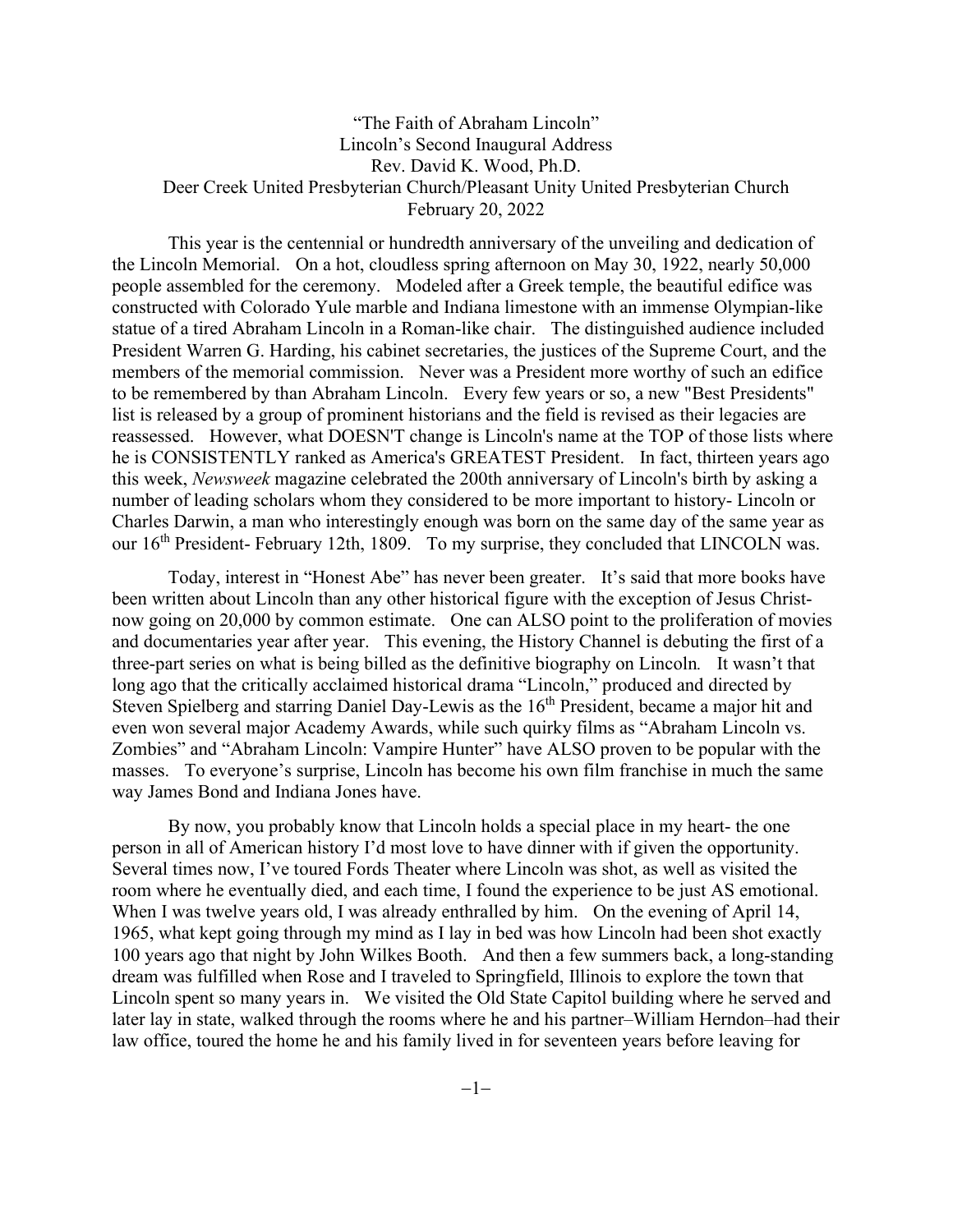Washington, and of course took in the new Lincoln Presidential Center- a state of the art museum with holographic figures and lots of Lincoln memorabilia on display. But the HIGH POINT of the trip was the visit to his tomb at the local cemetery. The closest I have ever had to a SIMILAR experience was many years earlier, when I visited the Garden Tomb in Jerusalem where many speculate Christ was laid following his crucifixion.

This week, ANOTHER biography on him hit the bookshelves- this one entitled *Lincoln And The Fight For Peace* by CNN political analyst John Avalon. The author focuses specifically on the President's Second Inaugural Address arguing that it was originally intended to provide a roadmap for peace among the warring political parties of his time, and suggesting it could do the same for US, TODAY, within our OWN badly divided nation. In many ways, Lincoln's Second Inaugural Address comes as close to scripture as any piece of writing ever has. It is saturated through and through with the language and thought of the Bible- for instance, God is mentioned six times in one paragraph alone. Yet Lincoln was never a Christian in the conventional sense, that is, as you and I may think of ourselves. He was never baptized, was never a member of any church, rarely, if ever, talked about Jesus Christ, and held most Christian denominations with all their creeds and dogmas with disdain. William Herndon, his old law partner, swore he was an atheist while others said he was just a healthy skeptic.

Lincoln, however, often said OTHERWISE. He had great respect for the Bible, one of the few books his parents possessed. He memorized large portions of it and frequently consulted it in later years as he struggled with the "mere quiet power" of God. In remarks before the Baltimore Synod of the Presbyterian Church on October 24, 1863, the President said, "I sincerely wish that I was a more devoted man than I am. Sometimes in my difficulties I have been driven to the last resort to say God is still my only hope. It is still all the world to me." Although he frequently attended the same Presbyterian churches in Springfield and in Washington that his wife was a member of, he is reported to have said:

*I have never united myself to any church, because I have found difficulty in giving my assent, without mental reservation, to the long, complicated statements of Christian doctrine which characterize their articles of belief and confessions of faith. When any church will inscribe over its altars as its sole qualification for membership, the Savior's condensed statement of the substance of both law and gospel, "Thou shalt love the Lord thy God with all thy heart, and with all thy soul, and with all thy mind, and thy neighbor as thyself," that church will I join with all my heart and all my soul.*

There seems to be little doubt that Lincoln WAS a believer. What IS important to understand is how his speeches and even his LIFE became MORE spiritual as time went on. In his FIRST Inaugural Address, in March of 1861, Lincoln presented a fairly conventional view of God and his divine role in the affairs of the nation. He said that with the prospect of civil war only a week away, the "ultimate justice of the people" would prevail for in America there was no "better, or equal, hope in the world." He stated that God was with them for they were a blessed and favored nation, and by relying upon their intelligence, their patriotism, and their faith, God could be trusted to lead them through this national crisis. His concept of God was squarely rooted in a "civil religion," that is, a religion where, instead rooted in one's personal faith, God is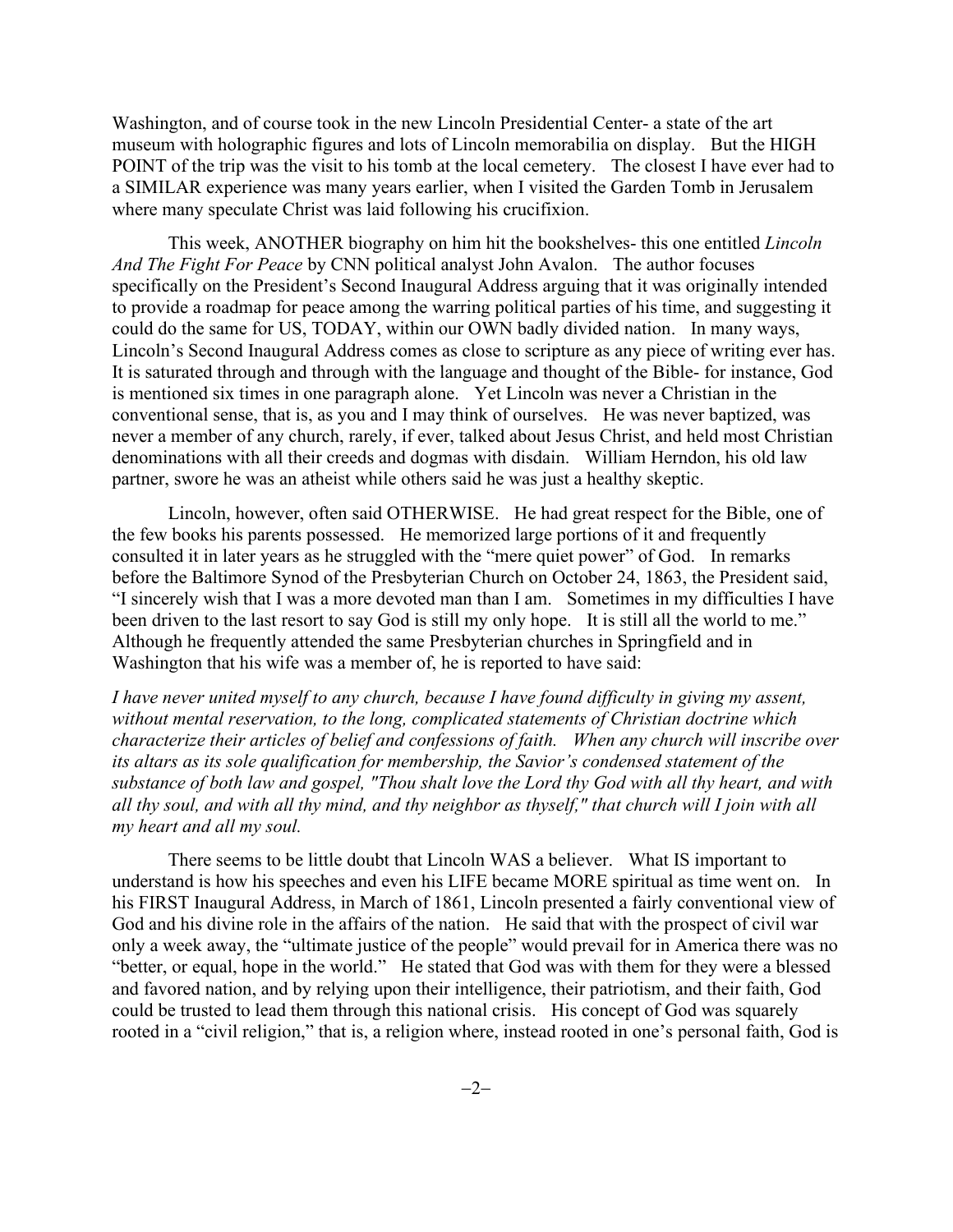invoked to help support and promote a nation's cause.

However, as he dealt with the deaths of his two sons and the pressure of the Presidency amid the Civil War, his understanding of how God works in the affairs of the world began to shift. Such events drove him to a DEEPER contemplation of God and of God's will. While ministers on both sides of the conflict invoked the name of Jehovah to justify their own cause, Lincoln eventually rejected the idea of turning God into some kind of a tribal deity and instead discovered great mystery insofar as the will of God was concerned. Rather than using God as some kind of religious prop to galvanize popular support and promise victory, he began to see that divine Providence worked its will through "human tragedy." In the second year of the war, precisely when the prospects of victory for the North never seemed dimmer, he wrote the following "Meditation on the Divine Will":

*The will of God prevails. In great contests each party claims to act in accordance with the will of God. Both may be, and one must be, wrong. God cannot be for and against the same thing at the same time. In the present civil war it is quite possible that God's purpose is something different from the purpose of either party–and yet the human instrumentalities, working just as they do, are of the best adaptation to effect His purpose. I am almost ready to say this is probably true–that God wills this contest, and wills that it shall not end yet. By his mere quiet power, on the minds of the now contestants, He could have either saved or destroyed the Union without a human contest. Yet the contest began. And having begun He could give the final victory to either side any day. Yet the contest proceeds.*

Instead of a domesticated deity, a kind of "house god" who is clearly on the side of America and the Union forces, he began to see God as the ruler of ALL nations, that God was never at the beck and call of any one people but rather the nation at GOD'S. As the conflict intensified and the casualty numbers grew, his resolve on this matter deepened, ultimately achieving its clearest expression in his Second Inaugural when he declared: "Both [North and South] read the same Bible, and pray to the same God; and each invokes His aid against the other. It may seem strange that any men should dare to ask a just God's assistance in wringing their bread from the sweat of other men's faces [i.e. slavery]; but let us judge not that we be not judged. The prayers of both could not be answered; that of neither has been answered fully. The Almighty has His own purposes." Even more to the point was his reply when a minister from the North told the President he "hoped the Lord is on our side." Responded Lincoln, "I am not at all concerned about that...But it is my constant anxiety that I and this nation should be on the LORD'S side."

What makes his Second Inaugural Address so very different from his first is that instead of appealing to God to justify this war and give them the victory because of what they perceive as the moral rightness of their cause, he now says that God CANNOT be linked to any particular side or cause. In times of war, NO ONE wins, EVERYONE is a victim, and that rather than a righteous crusade, this war may in fact be God's JUDGMENT UPON EVERYONE for their overweening pride and greed. It just may be that through this conflict, God was calling BOTH sides to account--both the North AND the South--for their sins against those human beings they had both enslaved. And yet, in spite of being the costliest war in American history with well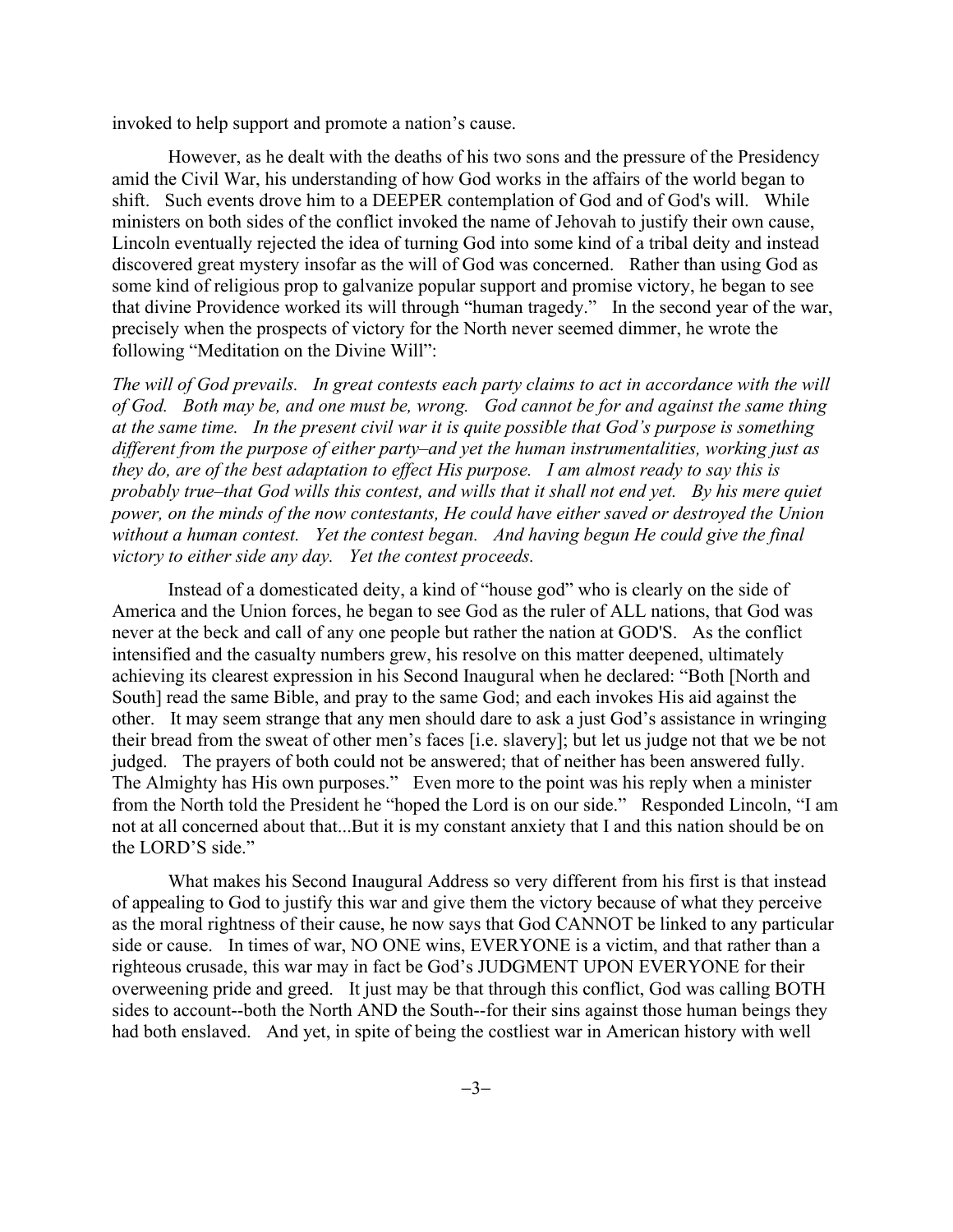over 600,000 men killed--more than all the victims of all the wars from the Revolutionary War up to the present combined--God could not be faulted; God would remain true and righteous all the same. The ways of God must ultimately remain inscrutable, a great mystery to us all. Thus he could say as he approached the conclusion of his Second Address:

*Fondly do we hope–fervently do we pray–that this mighty scourge of war may speedily pass away. Yet, if God wills that it continue, until all the wealth piled by the bondman's two hundred and fifty years of unrequited toil shall be sunk, and until every drop of blood drawn with the lash, shall be paid by another drawn with the sword, as we said three thousand years ago, so still it must be said, the judgments of the Lord are true and righteous altogether.*

He ended his address with one of the greatest lines ever delivered:

*With malice toward none, with charity for all, with firmness in the right as God gives us to see the right, let us strive to finish the work we are in, to bind up the nation's wounds, to care for him who shall have borne the battle and for his widow and his orphan, to do all which may achieve and cherish a just and lasting peace among ourselves and with all nations.*

Thus Lincoln concludes his address with an appeal for everyone to remain humble before this great mystery and to resolve to do what is right and best for the nation. Now that the war is over, it is time for healing, a time to bring all sides together. It is NOT a time for gloating or punishing or for the victors to demand reparations from the vanquished as there have been no winners- EVERYONE has lost! Rather, it is time to concentrate on caring for all those VICTIMIZED by this conflict- the wives who have lost husbands, the children who have lost fathers, the parents who have lost sons, and to work towards creating a truly LASTING peace so that the nation would never again have to face such a terrible conflict- EVER!

NOW can you see why his Second Inaugural has been called "Lincoln's Sermon on the Mount," perhaps the greatest Christian pronouncement outside of the Bible. Of course, its message is as relevant for us TODAY as it was for Lincoln and those fighting on the battlefields of Gettysburg and Shiloh over a hundred and fifty years ago. Plain and simple, war is the result of human sin- of our own hypocrisy, treachery, greed, and pride. War becomes humanity's worst judgment upon itself, and in the case of the Civil War, it reflected God's unhappiness with BOTH sides of the conflict- the NORTH as well as the SOUTH. God does not support one nation or one army over any other, but rather, God supports PEOPLE, INDIVIDUALS, HUMAN BEINGS. God cares for all the VICTIMS of war- for those who have lost limbs, for those who cry out at night from their hospital beds, for those who tremble in foxholes, for those who are lonely for their loved ones. God cares for those widowed wives, for all children left fatherless, for those families left homeless and bereft of their possessions. God was NEVER pro-Union nor was the Lord EVER pro-Confederate.

I find it ASTOUNDING that someone who held so little reverence for the church along with her dogmas and creeds could arrive at such a profound understanding of suffering and the will of God, while at the SAME time, so many supposedly "God-fearing Christians" who faithfully attended services each Sunday could view that war as a "righteous cause" and see slavery as God's will for our nation. EVEN TODAY, I feel it must grieve God when he hears